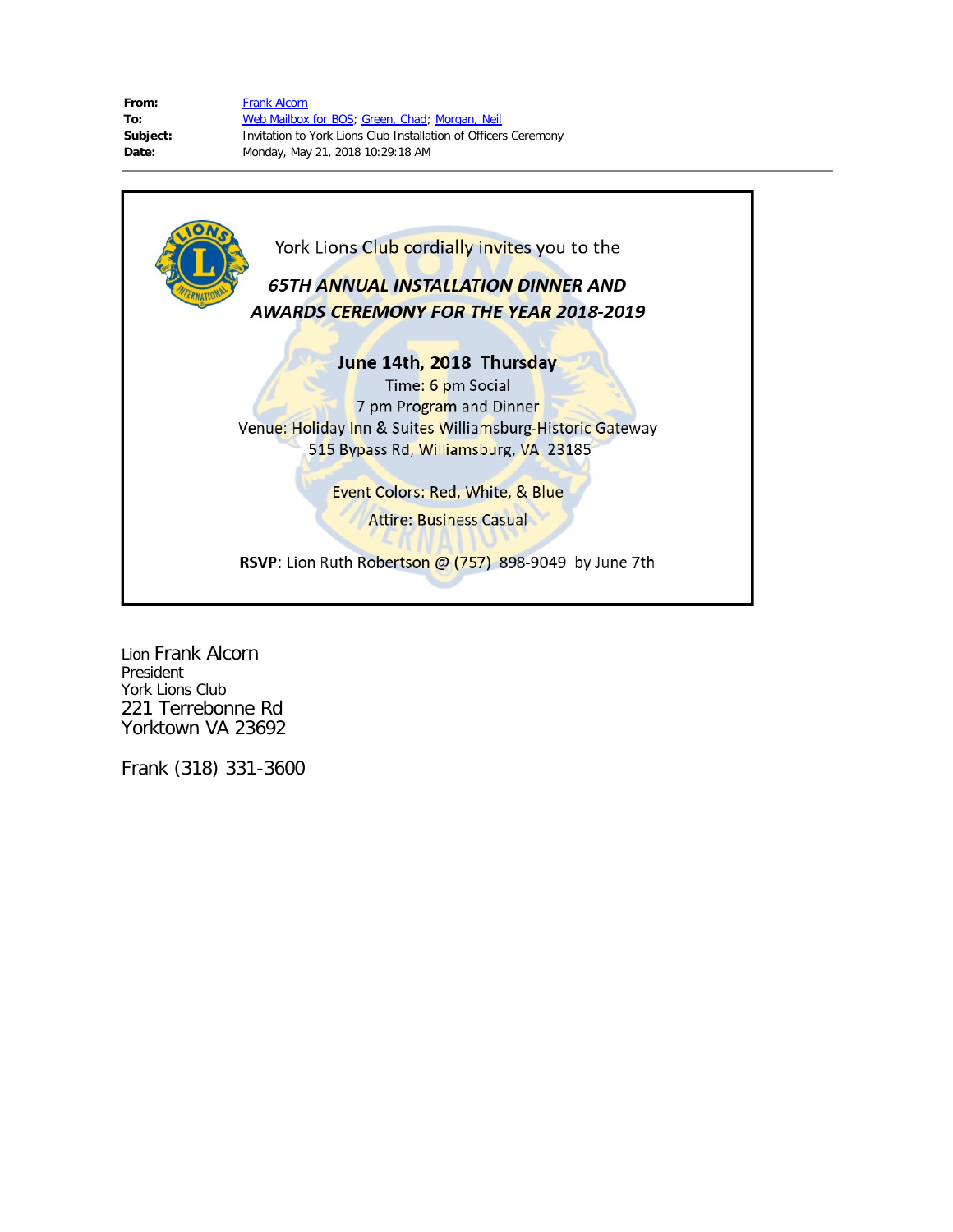

## **Get Real with Patient Ambassadors®**

FOR IMMEDIATE RELEASE

## **Snow Companies Hosts Local Ribbon Cutting**

*Omnicom Health Group's global patient engagement agency is inviting media and officials to attend the invite-only grand opening of its new Williamsburg headquarters.*

Williamsburg, VA, May 24, 2018 – The patient engagement agency Snow Companies, which has recently been acquired by Omnicom Health Group, part of Omnicom Group (NYC: OMC), has expanded into a larger location at 133 Waller Mill Road. The company is going to open its doors to the media, York County's Board of Supervisors and the Greater Williamsburg Chamber & Tourism Alliance on June 12, 4:30-6 p.m. for a ribbon-cutting ceremony. Attendance is by invitation only.

Founder and CEO Brenda Snow and Chief Operating Officer Corbin Wood retain operational control over Snow Companies. "Corbin and I realized we had built something special, and we wanted to give the company the necessary resources to grow to its full potential," Ms. Snow said. Wood and Snow did that by initiating the integration into Omnicom Health Group, the largest healthcare agency conglomerate in the world, and by moving the office to a facility that offers room to grow the local headquarters, where currently over 150 people work. Worldwide, Snow Companies has more than 300 employees.

#### **York County as invaluable partners**

The York County government has worked closely with Snow Companies to ensure that the agency had a fertile home base from which to grow and expand. Jim Noel, York County's economic development director, said, "It was important for us to ensure Snow Companies remained a fixture within the local business environment. The effort is already starting to pay off."

The new facility is set up for optimal productivity as well as employee well-being, boasting state-of-the-art videography and design infrastructure, ergonomic treadmill desks, an in-house gym, and privacy and rest areas for breastfeeding mothers. "We couldn't be happier for our employees," Wood said, "and we truly appreciate York County's commitment to providing an outstanding environment to do business. It's fruitful partnerships like these that make this such a fantastic place to live."

###

#### **About Snow Companies**

As a full-service agency, Snow Companies is the global leader in Patient Ambassador® Programs, Patient Co-Creation, Live Events, Video Production, Advocacy & Patient Insights, and Health Education. Its signature focus on patient storytelling has had a lasting impact on the lives

133 Waller Mill Road Williamsburg, VA 23185 Office: 757-345-6480 757-345-6482 Fax:

snow-companies.com linkedin.com/companies/snow-companies